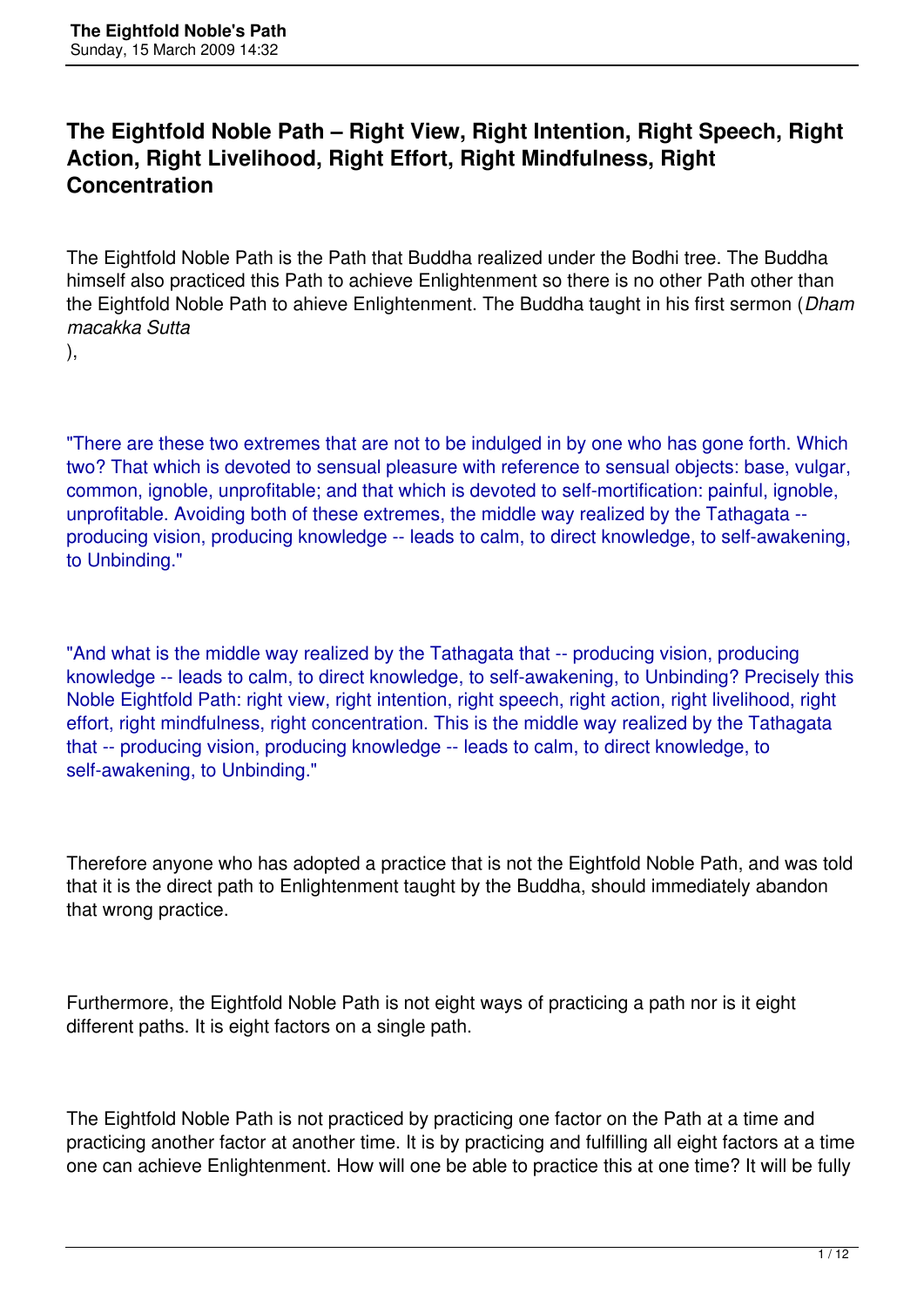explained inthe Practice section.

May all beings gain insight and be freed from sufferings!

*Sadhu! Sadhu! Sadhu!* 

# **The Eightfold Noble Path - RIGHT VIEW**

The Buddha taught in the *Maha-cattarisaka Sutta,*

The Blessed One said: "Now what, monks, is noble right concentration with its supports & requisite conditions? Any singleness of mind equipped with these seven factors -- right view, right resolve, right speech, right action, right livelihood, right effort, & right mindfulness -- is called noble right concentration with its supports & requisite conditions."

The Buddha began the discourse with the above speech, and addressed the monks how the Eightfold Noble Path is practiced with all its factors. As the Buddha taught, it is the singleness of mind that is equipped with the other seven factors. Here singleness of mind means concentration, which can also be expressed as "unification of mind."

Then the Buddha began to explain how each factor relates to other factors on the Path,

#### **Right View**

"Of those, right view is the forerunner. And how is right view the forerunner? One discerns wrong view as wrong view, and right view as right view. This is one's right view. And what is wrong view? 'There is nothing given, nothing offered, nothing sacrificed. There is no fruit or result of good or bad actions. There is no this world, no next world, no mother, no father, no spontaneously reborn beings; no priests or contemplatives who, faring rightly & practicing rightly, proclaim this world & the next after having directly known & realized it for themselves.' This is wrong view."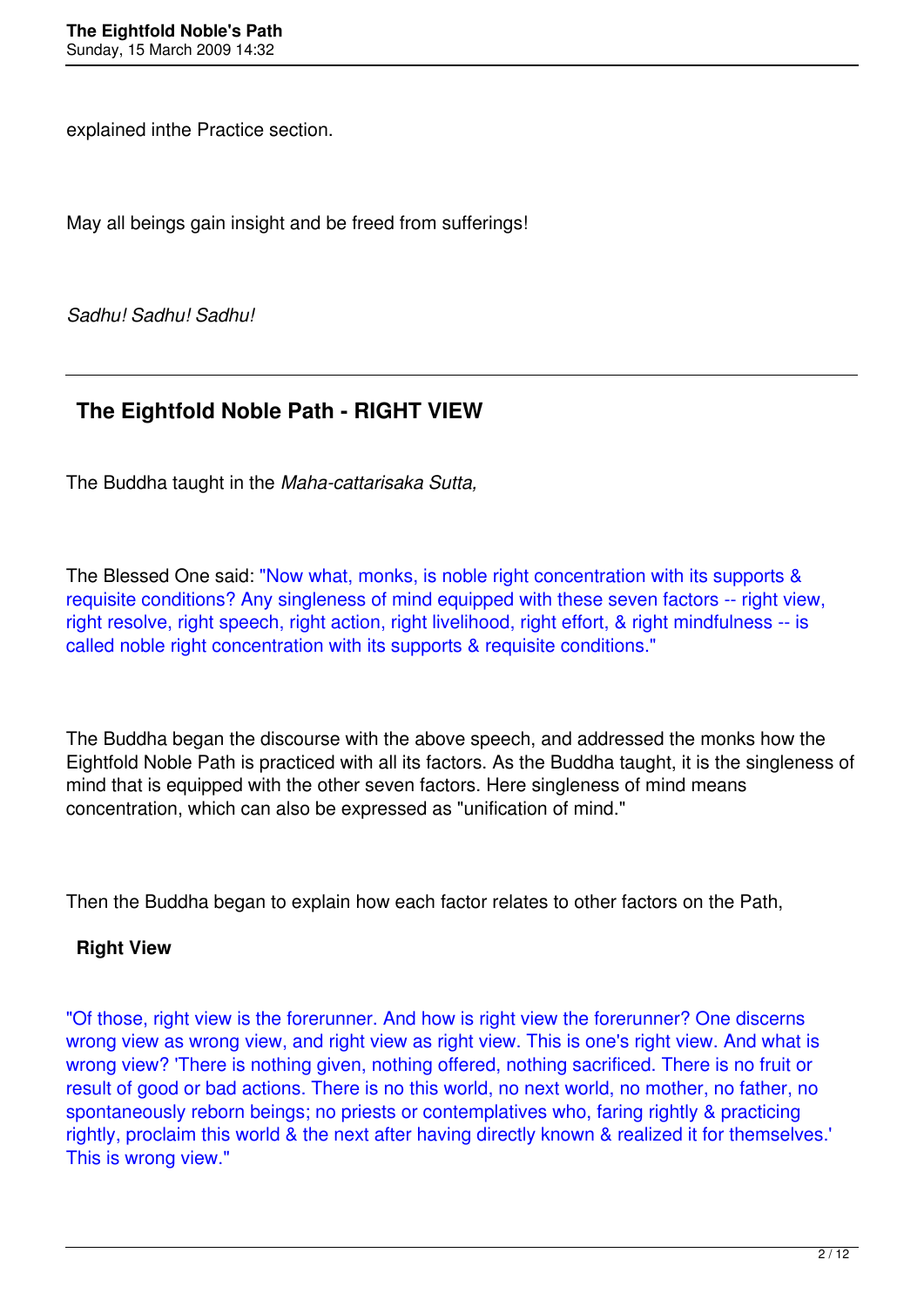The Buddha strengthened here that one must be able to rightly discern what is right view and what is wrong view, and it is an important factor on the Path. The wrong view stated in brief here is the view that denies the work of kamma, such as action won't produce result. This is the kind of view one should abstain from and avoid.

"And what is right view? Right view, I tell you, is of two sorts: There is right view with fermentations*,* siding with merit, resulting in the acquisitions [of becoming]; and there is noble right view, without fermentations, transcendent, a factor of the path."

The Eightfold Noble Path has two stages, one mundane and the other supramundane. One must first practice the mundane Eightfold Noble Path, and when the factors on the Path mature, the supramundane Path will appear (this is explained in the commentaries). Here the Buddha is showing the distinction of the mundane and the supramundane.

"And what is the right view that has fermentations, sides with merit, & results in acquisitions? 'There is what is given, what is offered, what is sacrificed. There are fruits & results of good & bad actions. There is this world & the next world. There is mother & father. There are spontaneously reborn beings; there are priests & contemplatives who, faring rightly & practicing rightly, proclaim this world & the next after having directly known & realized it for themselves.' This is the right view that has fermentations, sides with merit, & results in acquisitions."

In brief, the mundane right view is the view that accepts the existence of kamma, such as there is action and the result of action.

"And what is the right view that is without fermentations, transcendent, a factor of the path? The discernment, the faculty of discernment, the strength of discernment, analysis of qualities as a factor for Awakening, the path factor of right view in one developing the noble path whose mind is noble, whose mind is free from fermentations, who is fully possessed of the noble path. This is the right view that is without fermentations, transcendent, a factor of the path."

Here the Buddha is describing the supramundane right view, which is freed from attachments as a Noble factor on the supramundane Path. When this supramundane Path is achieved, one is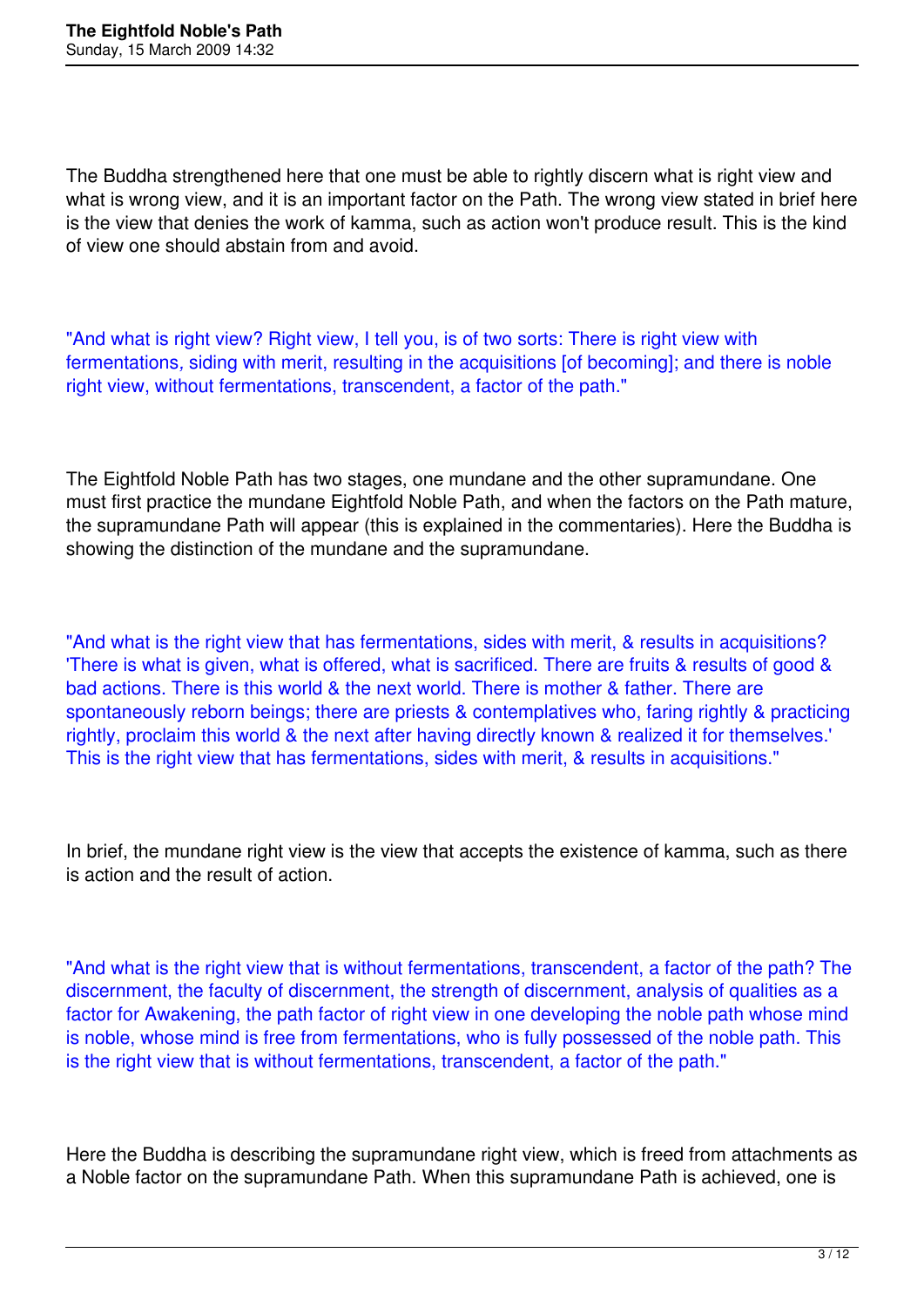said to have reached the Noble Status, and nibbāna can be experienced.

"One tries to abandon wrong view & to enter into right view: This is one's right effort. One is mindful to abandon wrong view & to enter & remain in right view: This is one's right mindfulness. Thus these three qualities -- right view, right effort, & right mindfulness -- run & circle around right view."

Here the Buddha explains how the other factors come into play with right view. The meaning of right view runs and circles around right view means that one rightly discerns right view as right view. That is, one discerns it as it actually is.

Just like the guard at the door of a castle, he checks what comes into the castle all the time, so one rightly discerns right view as it actually is.

### **The Eightfold Noble Path - RIGHT INTENTION**

The Buddha continued in the *Maha-cattarisaka Sutta,*

"Of those, right view is the forerunner. And how is right view the forerunner? One discerns wrong intention as wrong intention, and right intention as right intention. And what is wrong intention? Being intentioned on sensuality, on ill will, on harmfulness. This is wrong intention."

Again, right view is emphasized here as a factor that must be practiced. Here the Buddha points out the three enlisted wrong intentions that one should abstain from and avoid.

"And what is right intention? Right intention, I tell you, is of two sorts: There is right intention with fermentations, siding with merit, resulting in the acquisitions [of becoming]; and there is noble right intention, without fermentations, transcendent, a factor of the path."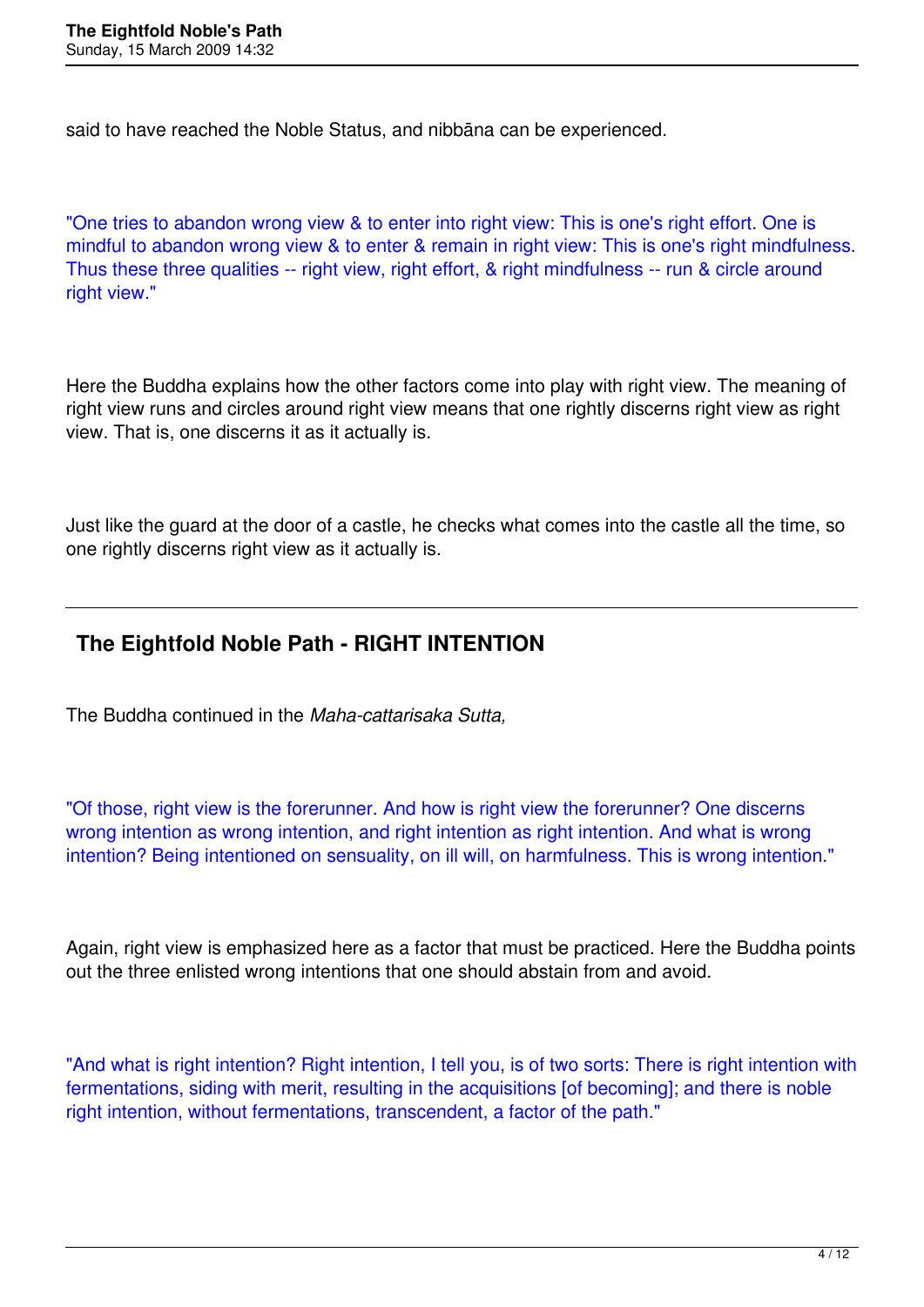Again, there is the mundane right intention and the supramundane right intention. The mundane right intention is still sided with attachments, and it is the opposite of wrong intention.

"And what is the right intention that has fermentations, sides with merit, & results in acquisitions? Being intentioned on renunciation, on freedom from ill will, on harmlessness. This is the right intention that has fermentations, sides with merit, & results in acquisitions."

Here the Buddha points out the three kinds of intentions that make up the mundane factor of right intention.

"And what is the right intention that is without fermentations, transcendent, a factor of the path? The thinking, directed thinking, intention, mental absorption, mental fixity, focused awareness, & verbal fabrications in one developing the noble path whose mind is noble, whose mind is without fermentations, who is fully possessed of the noble path. This is the right intention that is without fermentations, transcendent, a factor of the path."

The supramundane right intention is when one's mind is free from attachments. This can be reached when the mundane Eightfold Noble Path is practiced to its maturity.

"One tries to abandon wrong intention & to enter into right intention: This is one's right effort. One is mindful to abandon wrong intention & to enter & remain in right intention: This is one's right mindfulness. Thus these three qualities -- right view, right effort, & right mindfulness -- run & circle around right intention."

Here the Buddha explains how the three factors run and circle around right intention on the Path.

## **The Eightfold Noble Path - RIGHT SPEECH**

The Buddha continued in the *Maha-cattarisaka Sutta,*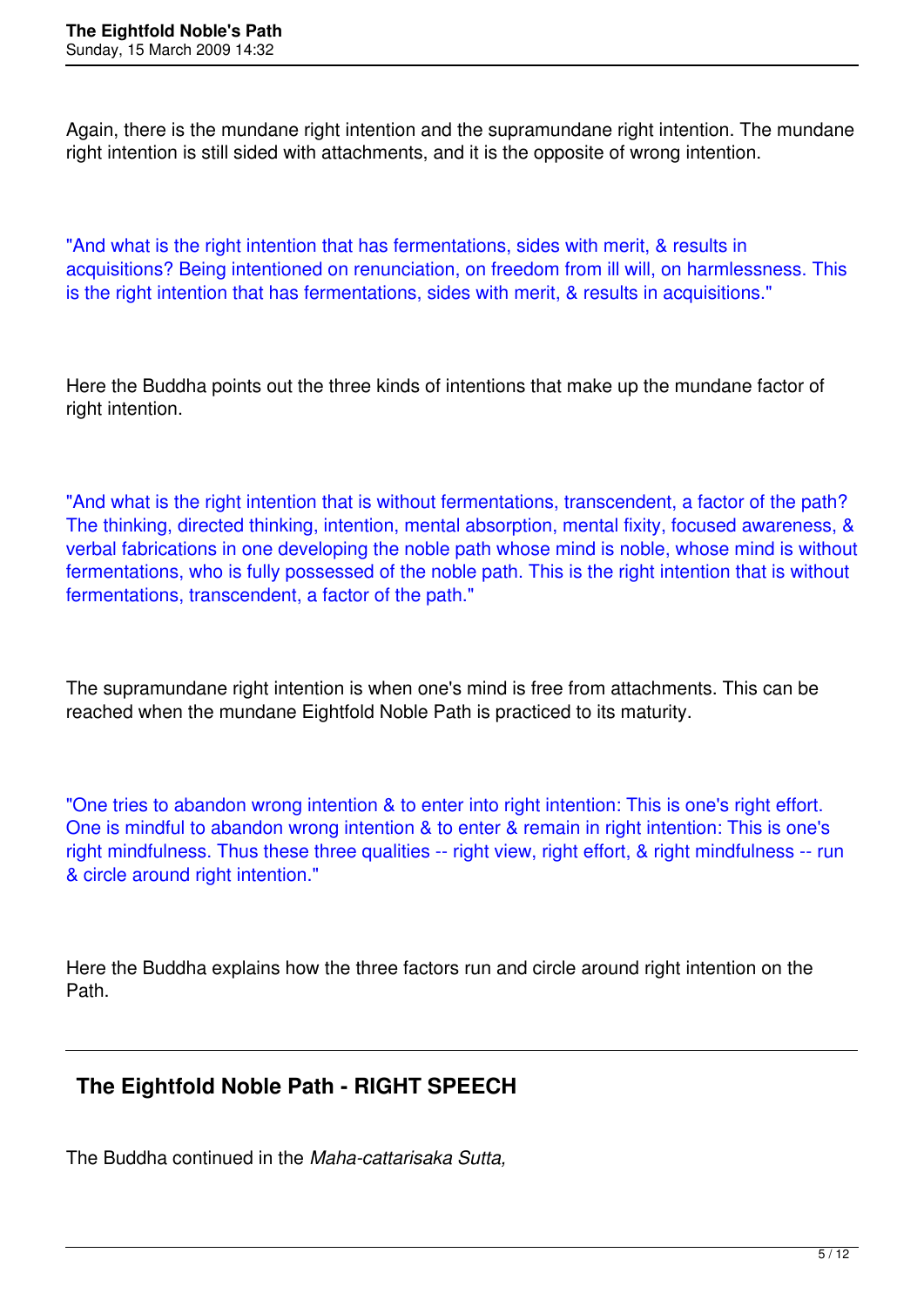"Of those, right view is the forerunner. And how is right view the forerunner? One discerns wrong speech as wrong speech, and right speech as right speech. And what is wrong speech? Lying, divisive tale-bearing, abusive speech, & idle chatter. This is wrong speech."

Again, right view is practiced first, and here the Buddha points out the four wrong speeches that one should abstain from and avoid.

"And what is right speech? Right speech, I tell you, is of two sorts: There is right speech with fermentations, siding with merit, resulting in the acquisitions [of becoming]; and there is noble right speech, without fermentations, transcendent, a factor of the path."

Again, there is the mundane right speech and the supramundane right speech.

"And what is the right speech that has fermentations, sides with merit, & results in acquisitions? Abstaining from lying, from divisive tale-bearing, from abusive speech, & from idle chatter. This is the right speech that has fermentations, sides with merit, & results in acquisitions."

Here the Buddha points out that by abstaining from wrong speech, one achieves the mundane factor of right speech.

"And what is the right speech that is without fermentations, transcendent, a factor of the path? The abstaining, desisting, abstinence, avoidance of the four forms of verbal misconduct in one developing the noble path whose mind is noble, whose mind is without fermentations, who is fully possessed of the noble path. This is the right speech that is without fermentations, transcendent, a factor of the path."

When the mundane Eightfold Noble Path matures, the supramundane Path will appear, which is free from bondages and attachments.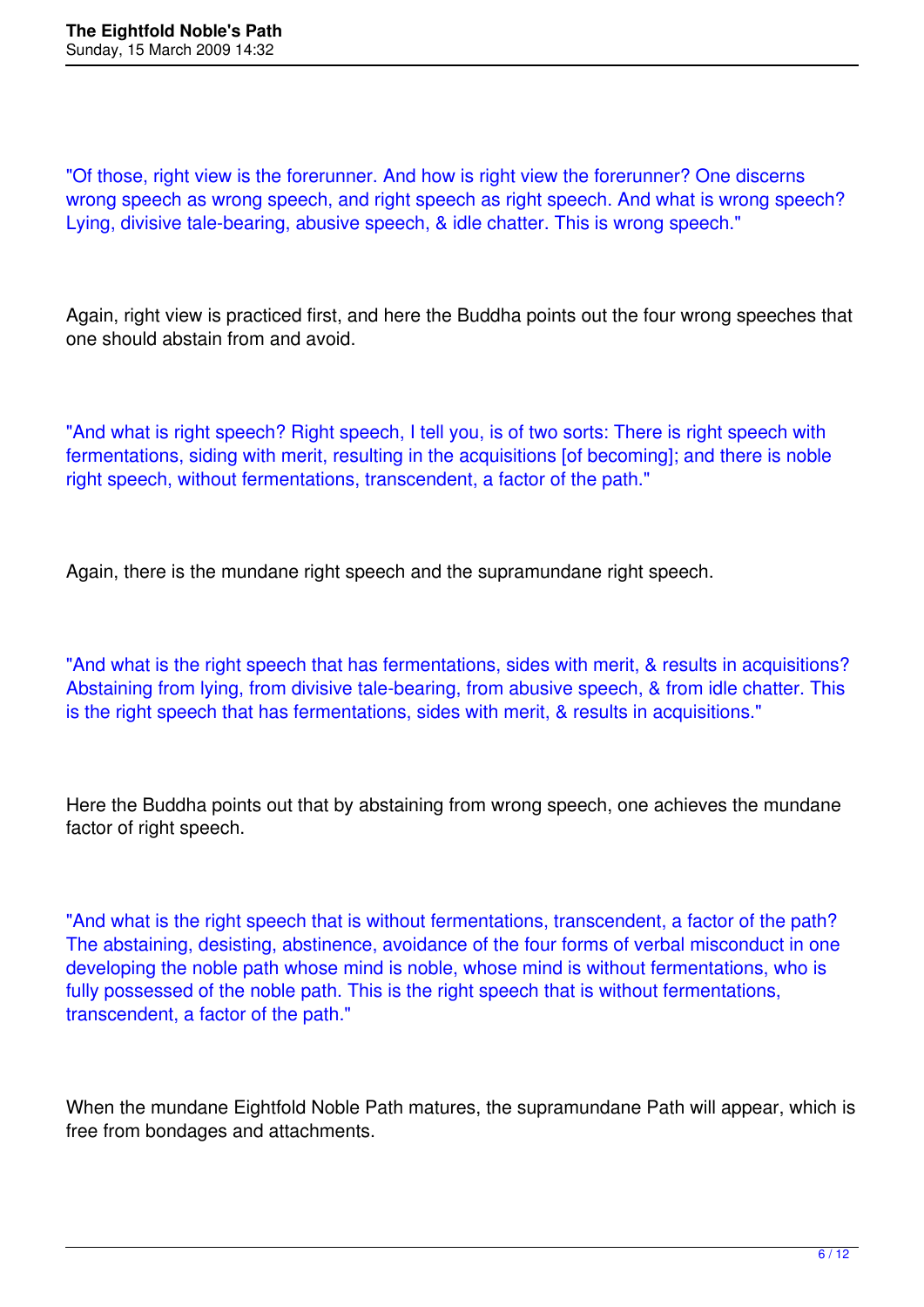"One tries to abandon wrong speech & to enter into right speech: This is one's right effort. One is mindful to abandon wrong speech & to enter & remain in right speech: This is one's right mindfulness. Thus these three qualities -- right view, right effort, & right mindfulness -- run & circle around right speech."

Here the Buddha explains how the three factors run and circle around right speech on the Path.

## **The Eightfold Noble Path - RIGHT ACTION**

The Buddha continued in the *Maha-cattarisaka Sutta,*

"Of those, right view is the forerunner. And how is right view the forerunner? One discerns wrong action as wrong action, and right action as right action. And what is wrong action? Killing, taking what is not given, illicit sex. This is wrong action."

Again, right view is practiced first, and here the Buddha points out the three wrong actions that one should abstain from and avoid.

"And what is right action? Right action, I tell you, is of two sorts: There is right action with fermentations, siding with merit, resulting in the acquisitions [of becoming]; and there is noble right action, without fermentations, transcendent, a factor of the path."

Again, there is the mundane right action and the supramundane right action, and the Buddha is pointing out the distinction here.

"And what is the right action that has fermentations, sides with merit, & results in acquisitions? Abstaining from killing, from taking what is not given, & from illicit sex. This is the right action that has fermentations, sides with merit, & results in acquisitions."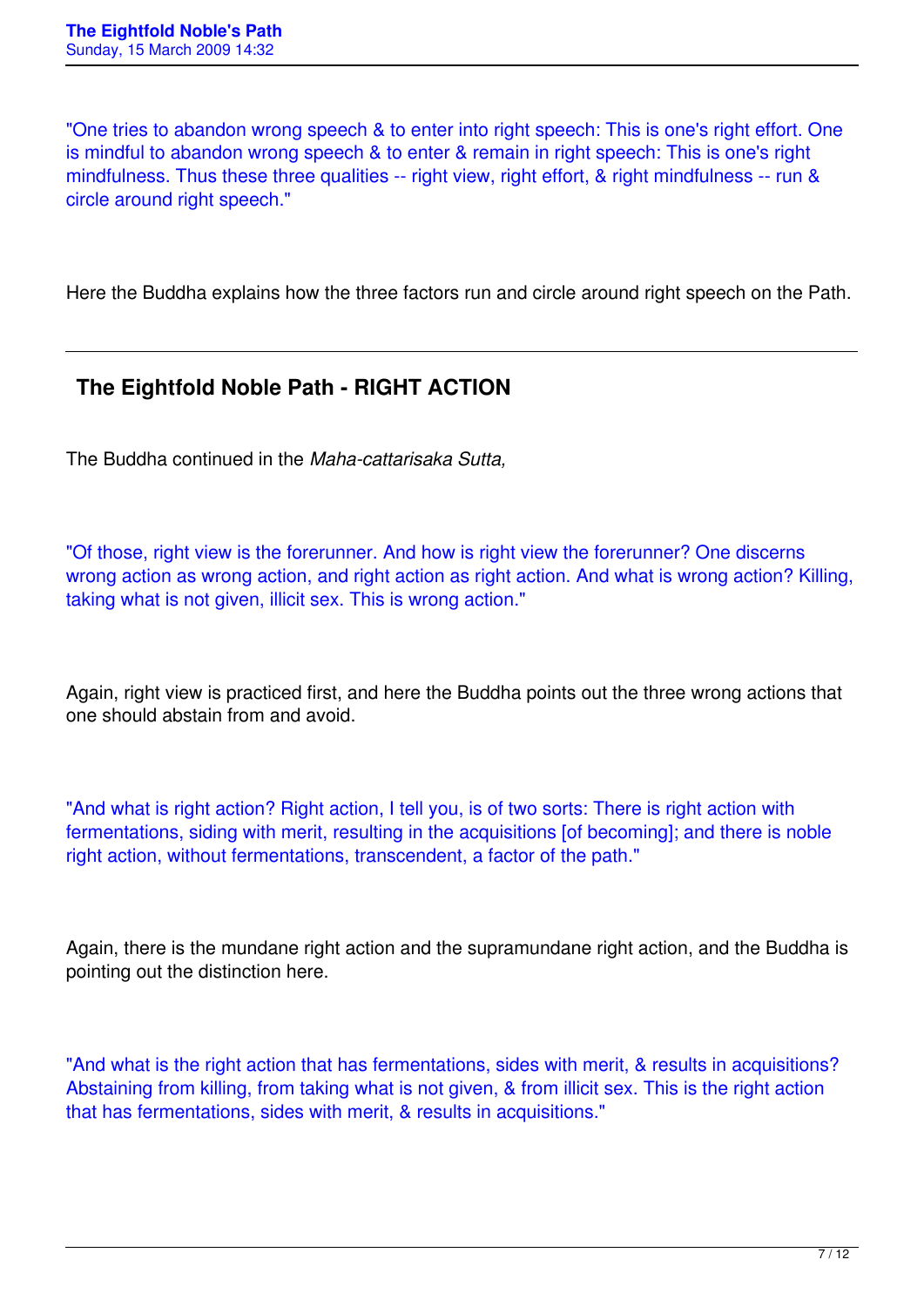Here the Buddha points out that by abstaining from wrong actions, one achieves the mundane factor of right action.

"And what is the right action that is without fermentations, transcendent, a factor of the path? The abstaining, desisting, abstinence, avoidance of the three forms of bodily misconduct in one developing the noble path whose mind is noble, whose mind is without fermentations, who is fully possessed of the noble path. This is the right action that is without fermentations, transcendent, a factor of the path."

When the supramundane Path is reached, one will be able to achieve the purity of mind that is free from attachments.

"One tries to abandon wrong action & to enter into right action: This is one's right effort. One is mindful to abandon wrong action & to enter & remain in right action: This is one's right mindfulness. Thus these three qualities -- right view, right effort, & right mindfulness -- run & circle around right action."

Here the Buddha explains how the three factors run and circle around right action on the Path.

# **The Eightfold Noble Path - RIGHT LIVELIHOOD, RIGHT EFFORT, RIGHT MI NDFULNESS , R IGHT C ONCENTRATION**

The Buddha continued in the *Maha-cattarisaka Sutta,*

"Of those, right view is the forerunner. And how is right view the forerunner? One discerns wrong livelihood as wrong livelihood, and right livelihood as right livelihood. And what is wrong livelihood? Scheming, persuading, hinting, belittling, & pursuing gain with gain. This is wrong livelihood."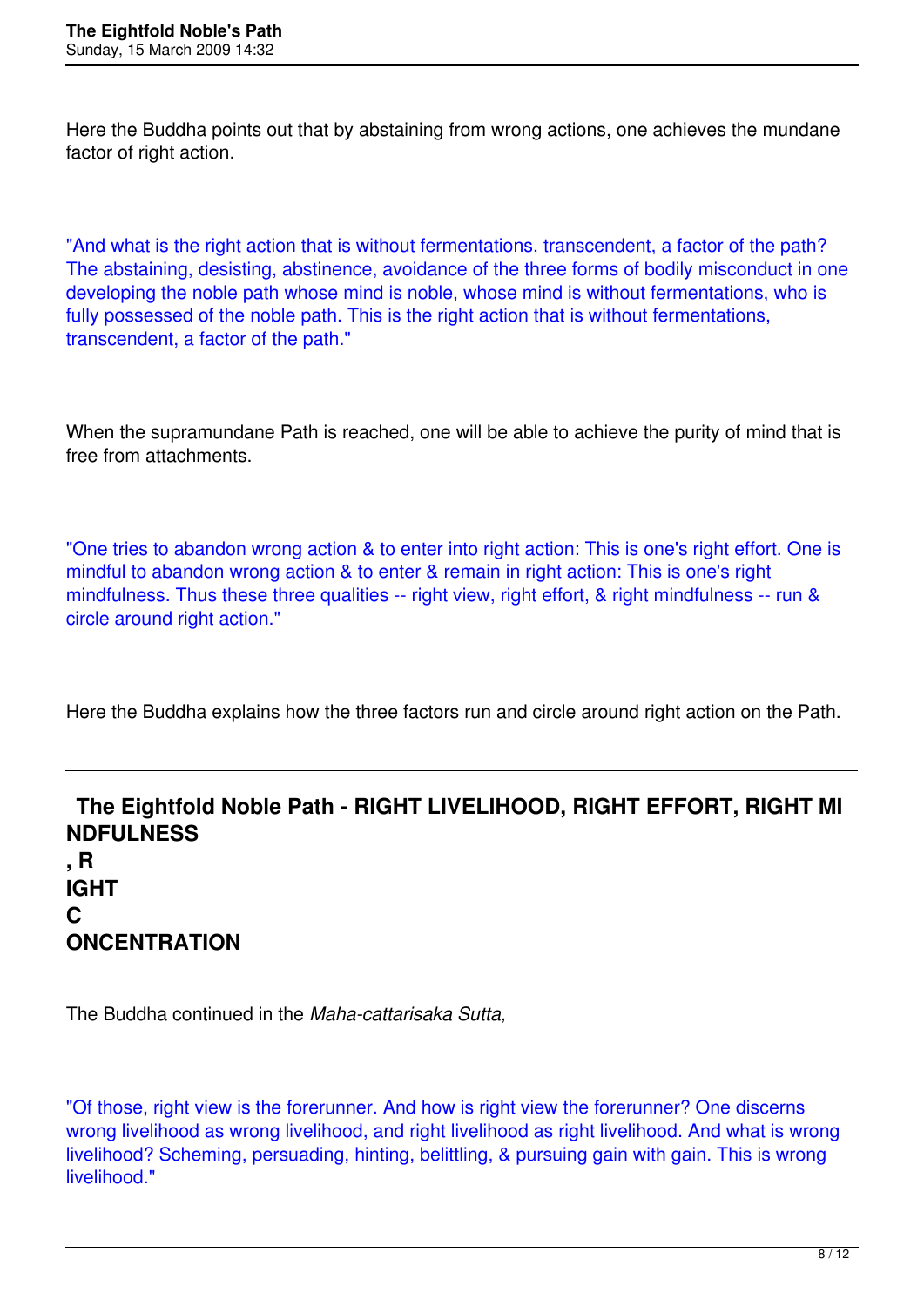The points made here must be clarified. The "wrong livelihood" here means gaining one's living by immoral or wrong actions such as killing, stealing, lying, robbing, etc. Anyone who makes his/her living uprightly without partaking the immoral or wrong actions has right livelihood. The translation here is not very clear in the English language.

"And what is right livelihood? Right livelihood, I tell you, is of two sorts: There is right livelihood with fermentations, siding with merit, resulting in the acquisitions [of becoming]; and there is noble right livelihood, without fermentations, transcendent, a factor of the path."

Again, there is the mundane right action and the supramundane right livelihood, and the Buddha is pointing out the distinction here.

"And what is the right livelihood that has fermentations, sides with merit, & results in acquisitions? There is the case where a disciple of the noble ones abandons wrong livelihood and maintains his life with right livelihood. This is the right livelihood that has fermentations, sides with merit, & results in acquisitions."

Here the Buddha points out that by abstaining from wrong livelihood and enters upon right livelihood, one achieves the mundane factor of right livelihood.

"And what is the right livelihood that is without fermentations, transcendent, a factor of the path? The abstaining, desisting, abstinence, avoidance of wrong livelihood in one developing the noble path whose mind is noble, whose mind is without fermentations, who is fully possessed of the noble path. This is the right livelihood that is without fermentations, transcendent, a factor of the path."

When the supramundane Path is achieved, one will be able to achieve the purity of mind that is free from attachments.

"One tries to abandon wrong livelihood & to enter into right livelihood: This is one's right effort.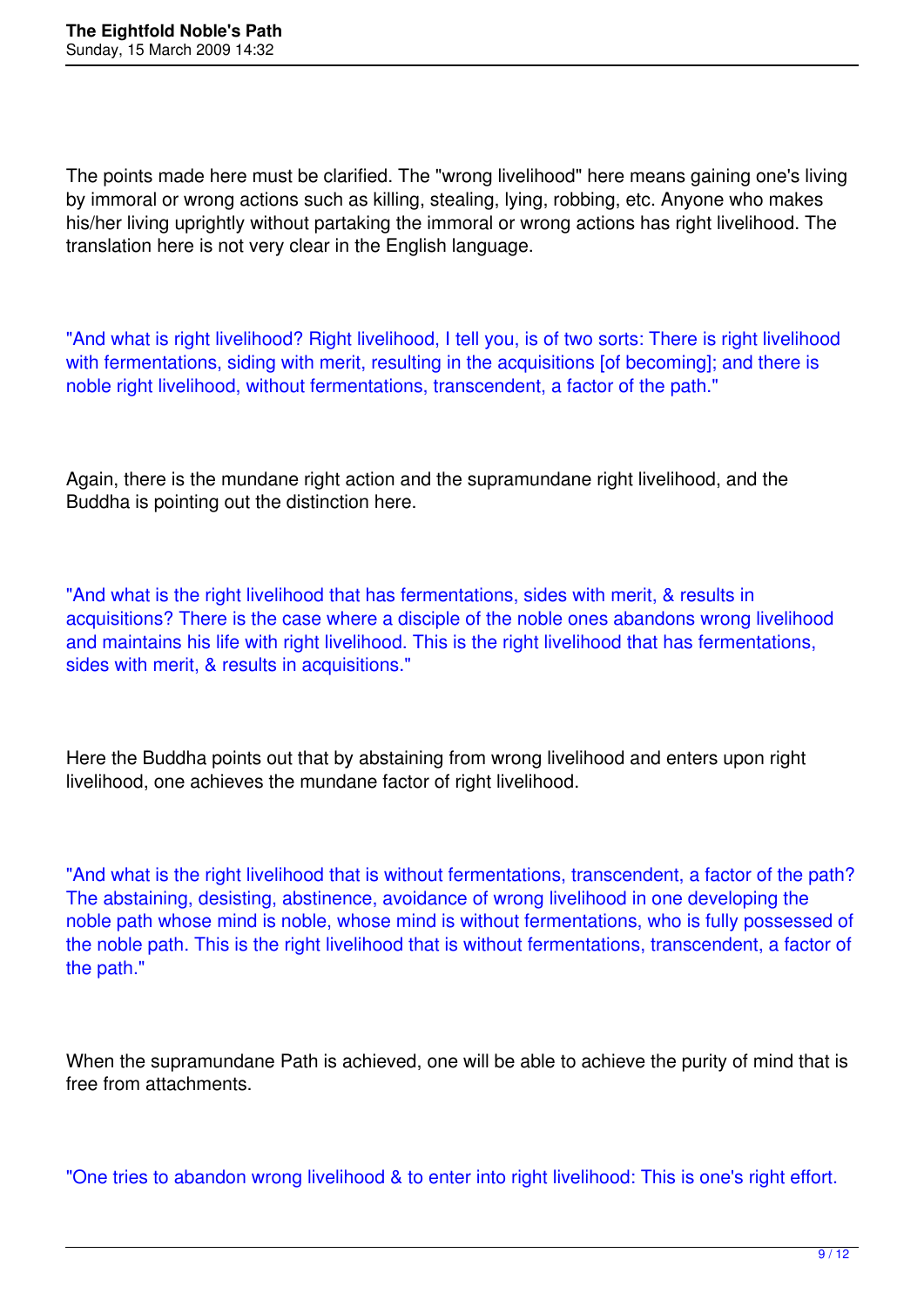One is mindful to abandon wrong livelihood & to enter & remain in right livelihood: This is one's right mindfulness. Thus these three qualities -- right view, right effort, & right mindfulness -- run & circle around right livelihood."

Here the Buddha explains how the three factors run and circle around right livelihood on the Path.

Right Effort, Right Mindfulness

At this point we have seen what is right effort. The effort to enter upon the five factors (right view, right intention, right speech, right action, and right livelihood) is one's right effort. Similarly, when one is mindful when entering upon the five factors, that is one's right mindfulness.

Right Concentration

As it was taught by the Buddha in the beginning of the *Maha-cattarisaka Sutta,*

The Blessed One said: "Now what, monks, is noble right concentration with its supports & requisite conditions? Any singleness of mind equipped with these seven factors -- right view, right resolve, right speech, right action, right livelihood, right effort, & right mindfulness -- is called noble right concentration with its supports & requisite conditions."

Therefore when the mind fulfills and is equipped with the seven factors, it achieves the support and requisite conditions for the eighth factor - right concentration. And this is how the Eightfold Noble Path may be practiced with all the eight factors. In order to achieve Enlightenment, one must practice the Eightfold Noble Path moment by moment in a continuous way.

However, this is not the actual practice yet. This is the theoretical aspect of the Eightfold Noble Path along with the characteristics of the individual factors. The practical aspect is explained in the Practice section.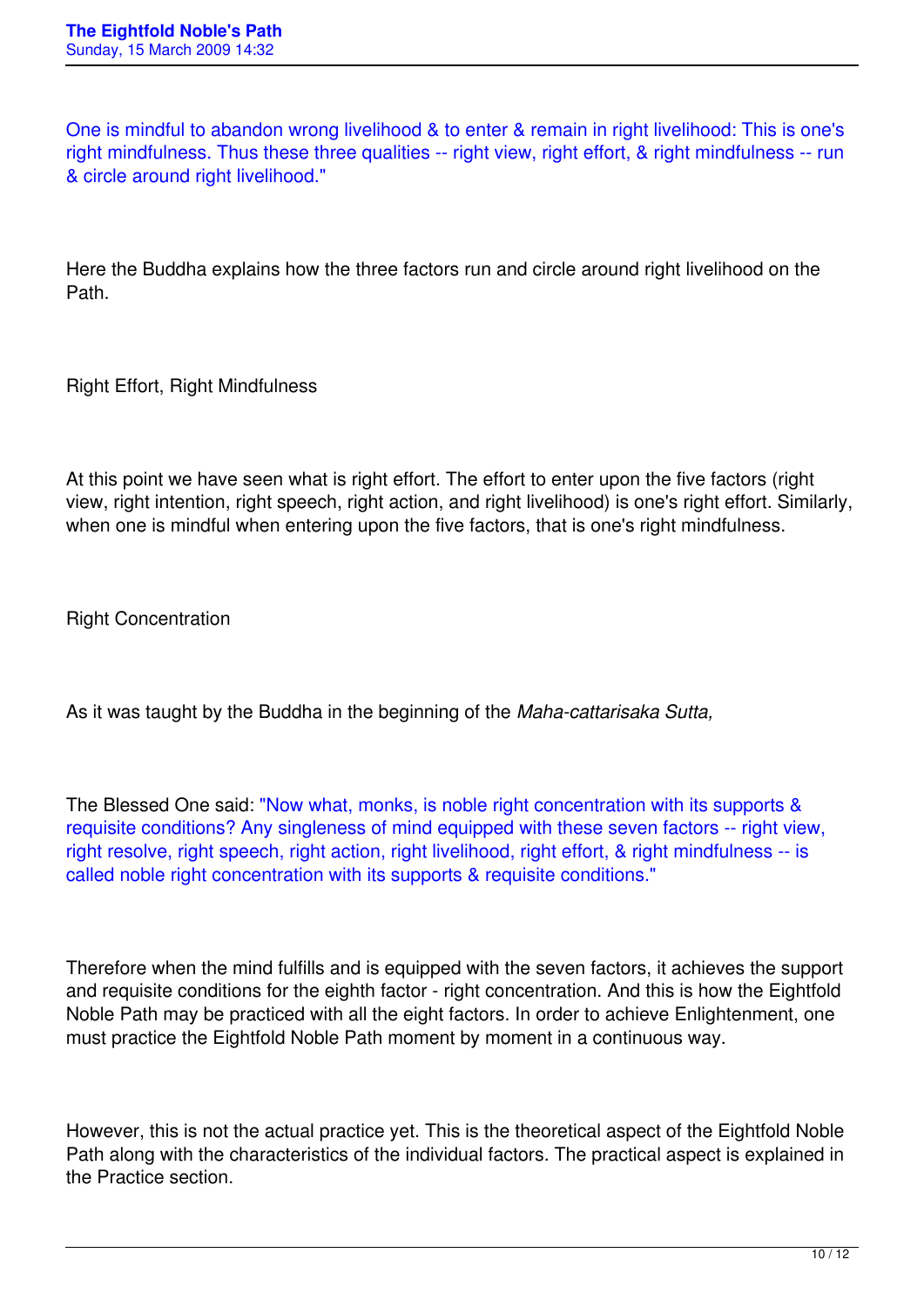May all beings gain insight and be freed from sufferings!

*Sadhu! Sadhu! Sadhu!* 

### **The Eightfold Noble Path - LIBERATION**

The Buddha continued in the *Maha-cattarisaka Sutta,*

"Of those, right view is the forerunner. And how is right view the forerunner? In one of right view, right intention comes into being. In one of right resolve, right speech comes into being. In one of right speech, right action... In one of right action, right livelihood... In one of right livelihood, right effort... In one of right effort, right mindfulness... In one of right mindfulness, right concentration... In one of right concentration, right knowledge... In one of right knowledge, right release comes into being. Thus the learner is endowed with eight factors, and the Arahant with ten."

Here the Buddha gives a linear account of how right view acts as the foremost on the path that gives rise to the next factor, and the next factor gives rise to the next next factor and so forth.

When one has achieved the supramundane Path, one is endowed with eight factors on the Path. However, the Arahant, who is liberated here & now, is endowed with two more factors right knowledge and right release, which are the unique characteristics of an Arahant.

"Of those, right view is the forerunner. And how is right view the forerunner? In one of right view, wrong view is abolished. The many evil, unskillful qualities that come into play with wrong view as their condition are also abolished, while the many skillful qualities that have right view as their condition go to the culmination of their development. In one of right resolve, wrong resolve is abolished... In one of right speech, wrong speech is abolished... In one of right action, wrong action is abolished... In one of right livelihood, wrong livelihood is abolished... In one of right effort, wrong effort is abolished... In one of right mindfulness, wrong mindfulness is abolished... In one of right concentration, wrong concentration is abolished... In one of right knowledge,